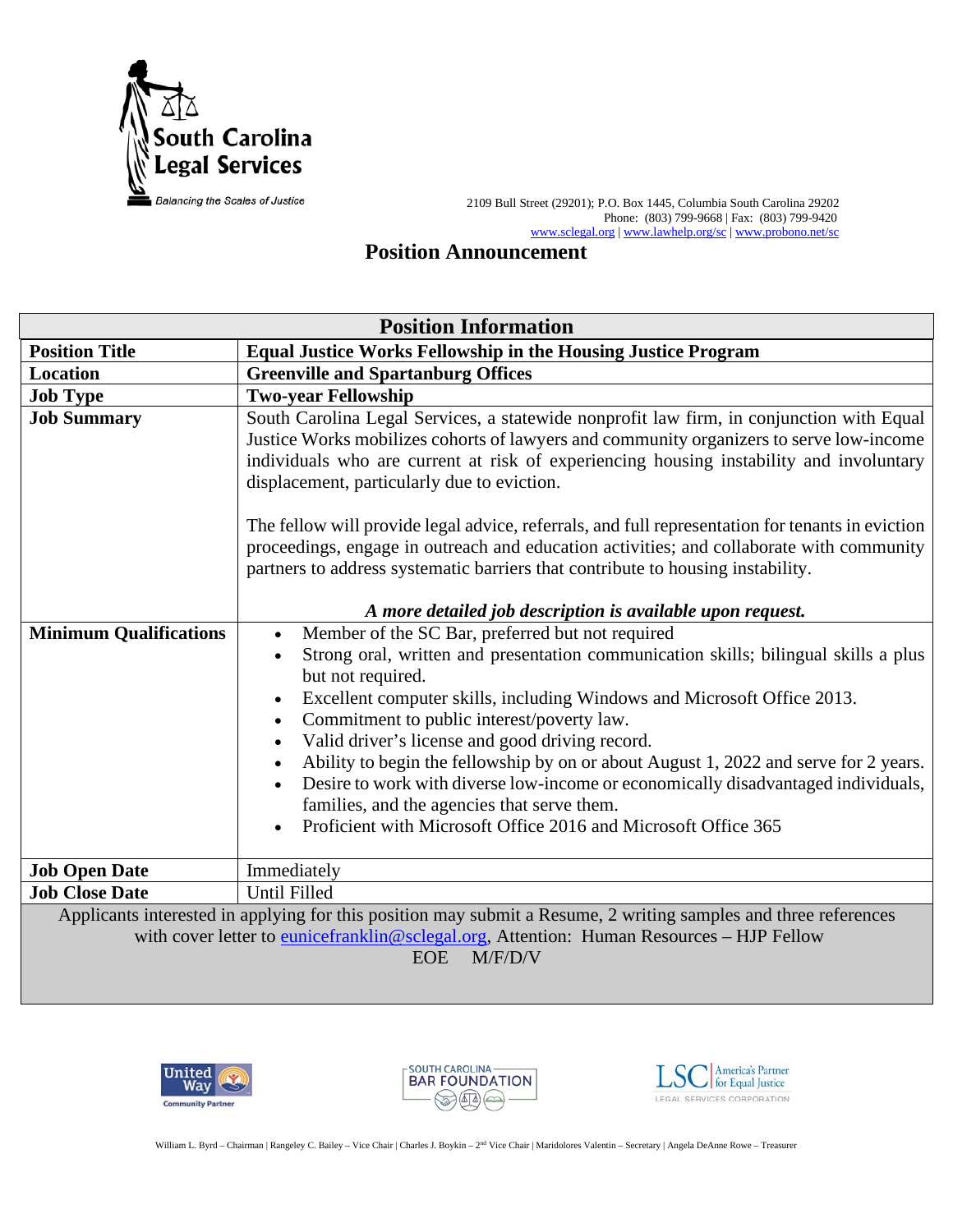## **SOUTH CAROLINA LEGAL SERVICES**

## **Equal Justice Works Fellowship in the Housing Justice Program**

#### **Introduction:**

South Carolina Legal Services (SCLS), a statewide nonprofit law firm, has been selected by Equal Justice Works as an implementing partner of Equal Justice Works' Housing Justice Program. Equal Justice Works is the nation's largest facilitator of opportunities in public interest law. The Equal Justice Works Housing Justice Program is comprised of attorney fellows and organizer fellows who, over the course of a two-year fellowship term, will be a part of a targeted initiative to address the justice gap in South Carolina.

## **Job Summary:**

The Equal Justice Works Fellowship in the Housing Justice Program will address the justice gap in South Carolina through responsive, context-specific innovations, and interventions focused on housing justice. Specifically, attorney fellows will work to fight a variety of injustices related to housing instability and involuntary displacement in South Carolina, particularly due to eviction.

#### **Terms of Service:**

Based on Equal Justice Works guidelines, the term of service will begin on August 1, 2022 for two years.

#### **Duties and Responsibilities:**

- 1. Provide legal advice, referrals, and full representation for tenants in eviction proceeds;
- 2. Strategize, plan, and conduct training and outreach to communities and community organizations in furtherance of housing stability and affordability for low-income community members engaging in peer-to-per learning with other Equal Justice Works Housing Justice Program Fellows;
- 3. Actively contribute to and participate in Housing Justice Program cohort activities (resource exchanges; mandatory webinars and conference calls; and training events, including Equal Justice Works Leadership Development Training in fall 2022 and 2023);
- 4. Exercise leadership competencies as an Equal Justice Works Fellow;
- 5. Contribute to required programmatic reporting and overall program evaluation.
- 6. Perform legal research and prepares memoranda, pleadings, discovery, motions, appeals, and interrogatories and keeps supervising attorney advised of case statuses.
- 7. Evaluate the strengths and weaknesses of cases and prepares cases for presentation before administrative tribunal or another appropriate legal forum.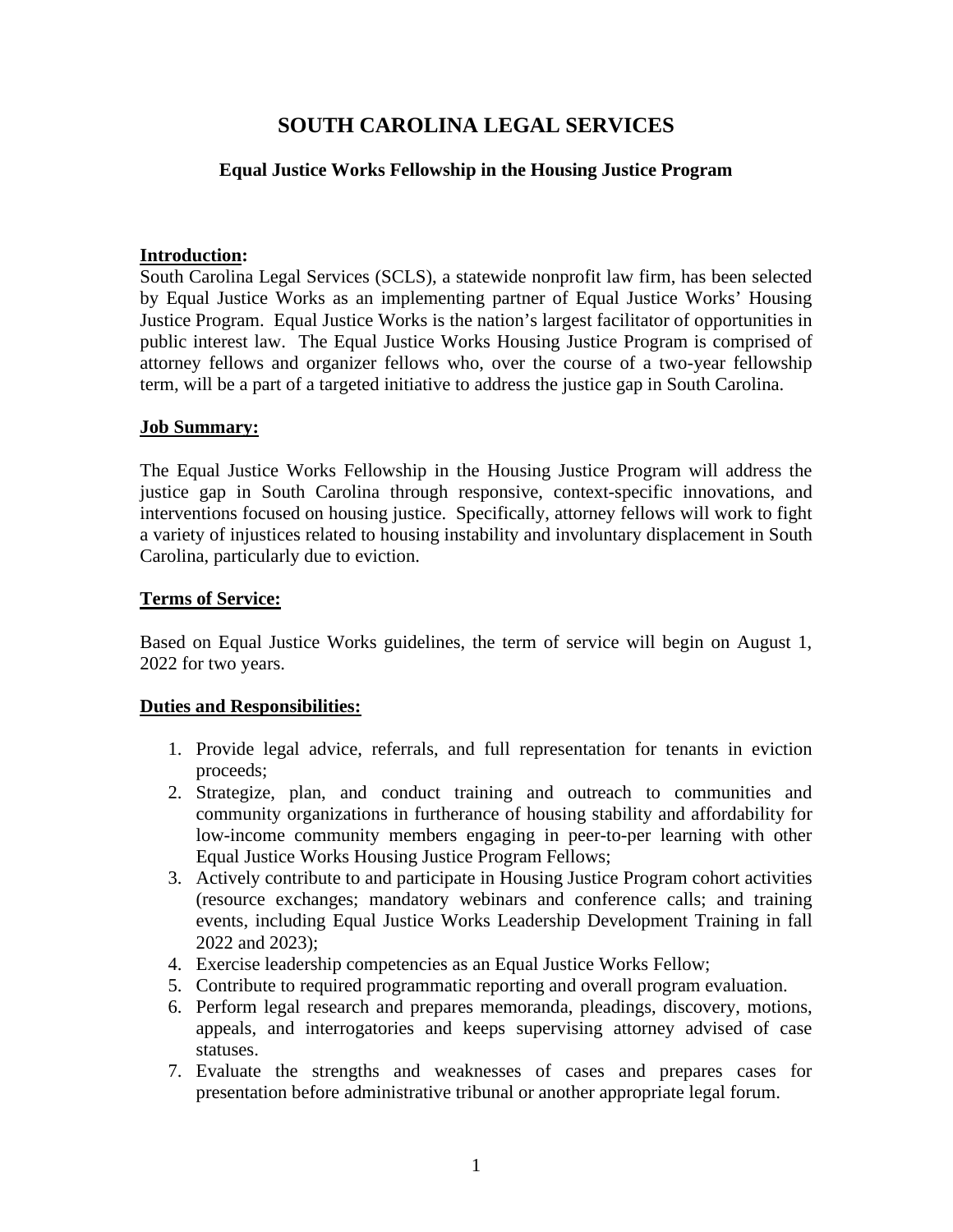- 8. Negotiate case resolution with opposing parties, opposing attorneys and the guardians ad litem if applicable.
- 9. Appear in State and Federal courts for motions, trials, arguments, hearings, rules to show cause, pre-trial conferences, status conferences, roster/docket sounding and appeals. Fill in for other attorneys as needed.
- 10. Attend SCLS Unit meetings, case management meetings, advocate meetings, and program wide trainings.
- 11. Develop and maintain relationships and collaborate with organizations, agencies, faith groups, etc. that serve housing instability.
- 12. Organize and maintains files and records of a confidential, complex, or otherwise sensitive nature.
- 13. Keep informed of new rules, regulations, and legislation involving SCLS and Equal Justice Works.
- 14. Maintain accurate follow-up system to review cases when appropriate.
- 15. Perform all other duties as may be requested by the supervising and managing attorney.

## **Competence Required:**

- 1. Knowledge of state and federal rules, regulations, and practices.
- 2. Knowledge of the principles of civil practice, time management, and supervisory techniques.
- 3. Knowledge of the Rules of Civil Procedures, Rules of Evidence, Rules of the Family Court, Rules of Appellate Procedure.
- 4. Skill in litigation and trial advocacy.
- 5. Skill in conducting legal research.
- 6. Skill in legal writing including legal briefs and memos.
- 7. Skill in analytical problem solving.
- 8. Skill in decision making in adversarial circumstances.
- 9. Skill in document composition.
- 10. Ability to communicate effectively verbally and in writing.
- 11. Ability to maintain files, records, and reports.
- 12. Ability to coordinate multiple tasks efficiently.
- 13. Knowledge of basic office practices, legal forms and format, the maintenance of complex records and the use of guides and reference materials.
- 14. Knowledge of good human relations practices.
- 15. Knowledge of the purposes, objectives, and organization of SCLS.
- 16. Knowledge of basic public relations techniques.
- 17. Ability to plan and organize workflow.
- 18. Ability to handle numerous tasks concurrently.
- 19. Display high standard of ethical conduct.
- 20. Work and communicate with clients to meet their needs in a polite, courteous, and cooperative manner. Committed to quality service.
- 21. Display a high level of initiative, effort, and commitment towards completing assignments efficiently.